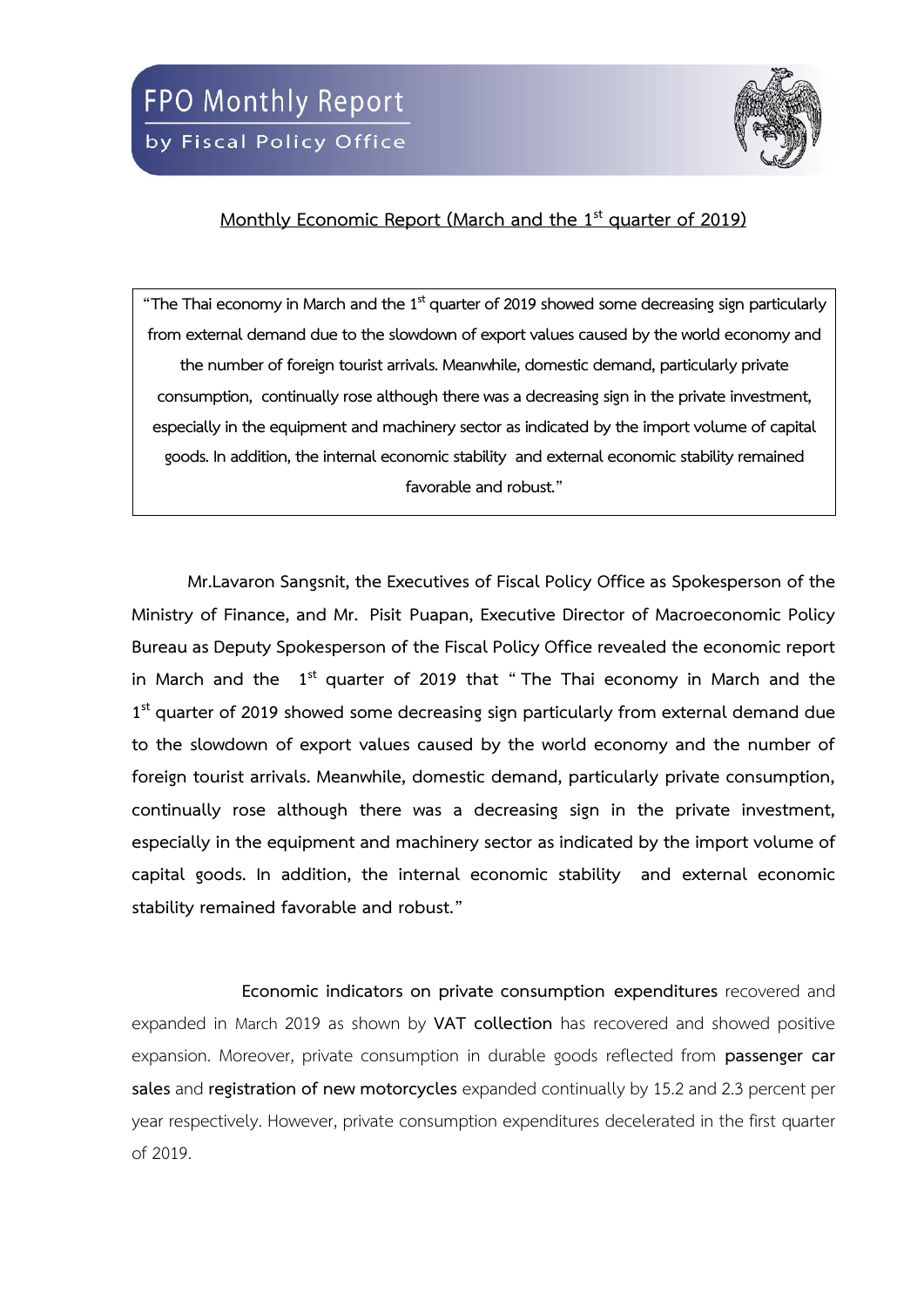| Private Consumption Indicators            | 2017  | 2018    |                | 2018    |                |                | 2019           |          |         |            |  |
|-------------------------------------------|-------|---------|----------------|---------|----------------|----------------|----------------|----------|---------|------------|--|
|                                           |       |         | O <sub>1</sub> | Q2      | Q <sub>3</sub> | O <sub>4</sub> | O <sub>1</sub> | Feb      | Mar     | <b>YTD</b> |  |
| Real VAT collection (%YoY)                | 3.7%  | 5.6%    | 3.4%           | 1.1%    | 5.9%           | 4.6%           | 1.7%           | $-0.5%$  | 2.2%    | 1.7%       |  |
| %gog SA / %mom SA                         |       |         | 2.3%           | 0.7%    | 1.4%           | 0.1%           | $-2.0%$        | $-2.1%$  | $-1.8%$ |            |  |
| Import volume of consumption goods (%YoY) | 4.7%  | 8.3%    | 0.2%           | 3.2%    | 5.3%           | 10.0%          | 0.7%           | $-7.3%$  | 4.9%    | 0.7%       |  |
| %gog SA / %mom SA                         |       |         | 4.3%           | 0.5%    | 2.5%           | 2.5%           | $-5.5%$        | $-10.6%$ | 4.8%    |            |  |
| Passenger car sales (%YoY)                | 23.7% | 15.4%   | 38.7%          | 13.9%   | 11.2%          | 33.9%          | 13.9%          | 9.2%     | 15.2%   | 13.9%      |  |
| %gog SA / %mom SA                         |       |         | 19.5%          | $-1.0%$ | 1.7%           | 12.2%          | 4.1%           | $-7.3%$  | 5.2%    |            |  |
| Registration of new motorcycles (%YoY)    | 4.5%  | $-2.9%$ | 3.2%           | 8.3%    | 0.2%           | 6.5%           | $-0.1%$        | 0.4%     | 2.3%    | $-0.1%$    |  |
| %gog SA / %mom SA                         |       |         | 3.9%           | 3.6%    | $-2.8%$        | 1.4%           | $-3.2%$        | 0.7%     | 0.9%    |            |  |
| Consumer confidence index (level)         | 64.0  | 67.8    | 64.2           | 64.3    | 62.4           | 65.2           | 68.1           | 69.0     | 67.6    | 68.1       |  |
| Farmers' real incomes (FPO) (%YoY)        | 4.1%  | $-0.4%$ | 18.1%          | 14.8%   | 2.4%           | $-8.6%$        | $-0.7%$        | 2.7%     | $-5.1%$ | $-0.7%$    |  |

**Economic indicators on private investment** in March and the 1<sup>st</sup> quarter of 2019 showed decreasing sign in the equipment and machinery sector reflected from **commercial car sales** increased with a decelerating by 4.6 percent per year. Whereas, private investment in the construction sector as reflected by cement sales and real estate tax collection were declined except the construction material price index has recovered and showed positive expansion. Therefore, economic indicators on private investment in March and the 1<sup>st</sup> quarter of 2019 in overall slightly decreased.

|                                          |         | 2018  |                | 2018    |                |                | 2019    |          |          |            |  |
|------------------------------------------|---------|-------|----------------|---------|----------------|----------------|---------|----------|----------|------------|--|
| Private Investment Indicators            | 2017    |       | O <sub>1</sub> | Q2      | Q <sub>3</sub> | O <sub>4</sub> | Q1      | Feb      | Mar      | <b>YTD</b> |  |
| Machinery and equipment sector           |         |       |                |         |                |                |         |          |          |            |  |
| Import volume of capital goods (%YoY)    | 6.3%    | 3.5%  | 1.2%           | 9.8%    | 8.4%           | 6.2%           | $-9.5%$ | $-21.7%$ | $-2.8%$  | $-9.5%$    |  |
| %gog SA / %mom SA                        |         |       | 1.7%           | 1.6%    | 3.7%           | $-1.2%$        | $-6.1%$ | $-13.3%$ | 14.9%    |            |  |
| Commercial car sales (%YoY)              | 7.5%    | 22.2% | 5.3%           | 2.2%    | 12.8%          | 9.5%           | 9.5%    | 9.0%     | 4.6%     | 9.5%       |  |
| %gog SA / %mom SA                        |         |       | 6.3%           | $-0.5%$ | 5.4%           | $-1.5%$        | $-4.2%$ | $-3.3%$  | 0.1%     |            |  |
| Construction sector                      |         |       |                |         |                |                |         |          |          |            |  |
| Real estate tax collection (%YoY)        | $-0.9%$ | 13.7% | $-9.7%$        | $-8.4%$ | 12.3%          | 3.1%           | 5.8%    | 7.4%     | $-1.6%$  | 5.8%       |  |
| %gog SA / %mom SA                        |         |       | $-3.5%$        | 2.6%    | 5.8%           | $-1.4%$        | 3.7%    | $-4.3%$  | $-7.5%$  |            |  |
| Cement sales (%YoY)                      | 1.3%    | 4.9%  | 0.5%           | $-1.6%$ | 3.5%           | 3.1%           | $-3.0%$ | $-3.0%$  | $-10.3%$ | $-3.0%$    |  |
| %gog SA / %mom SA                        |         |       | 3.1%           | $-3.1%$ | 0.9%           | 2.1%           | $-6.7%$ | $-8.6%$  | $-3.7%$  |            |  |
| Construction material price index (%YoY) | 1.9%    | 2.6%  | 2.0%           | $-1.0%$ | 3.0%           | 3.6%           | 0.0%    | $-0.1%$  | 0.3%     | 0.0%       |  |

**For the fiscal sector, total government expenditure** in March 2019 was amounted at 225.1 billion baht and annual budgetary expenditure was disbursed at 200.7 billion baht as a result of current expenditure which was disbursed at 159.9 billion baht, capital expenditure which was disbursed at 40.8 billion baht, and carry-over budget which was disbursed at 24.5 billion baht**.**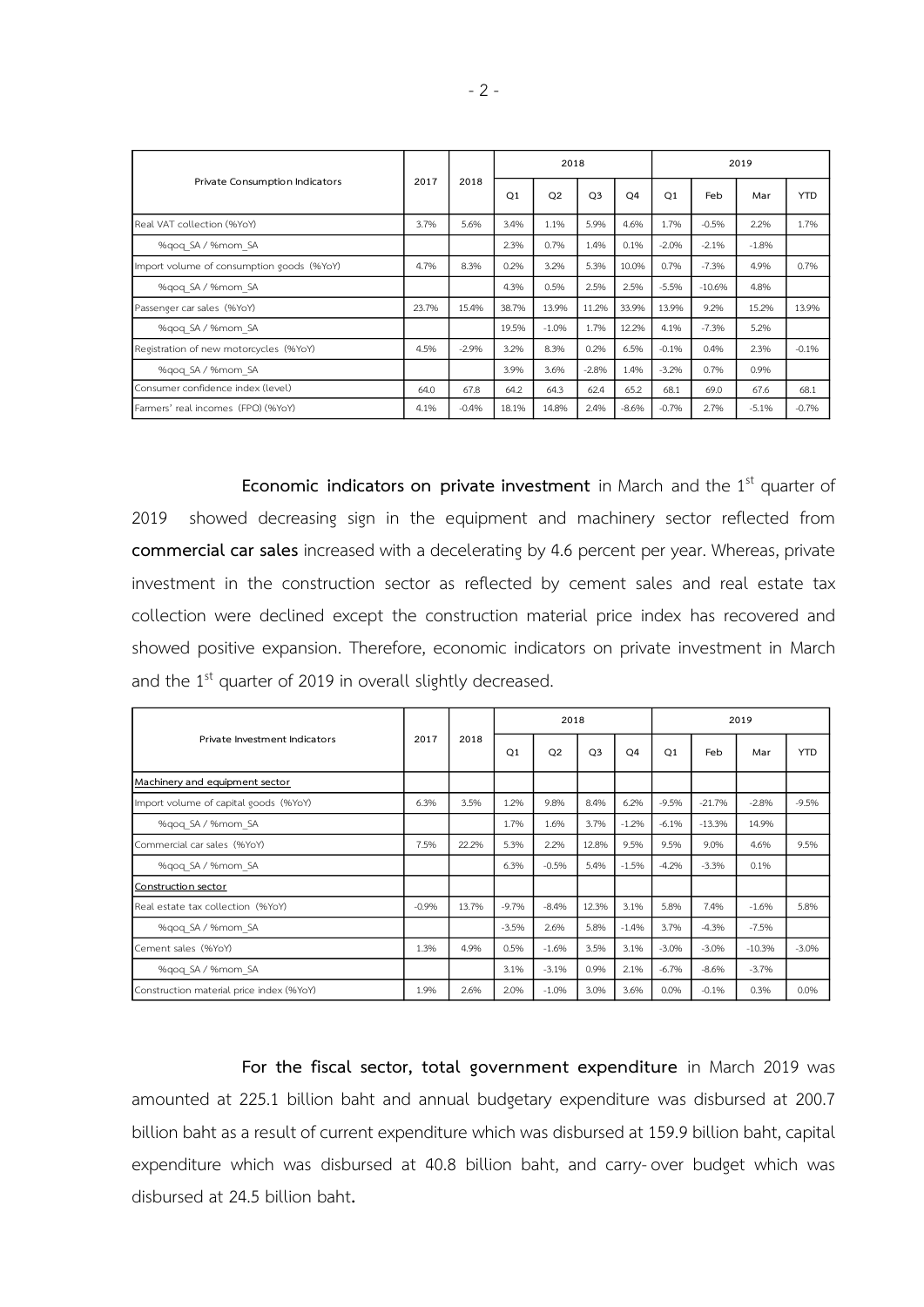| <b>Fiscal Sector Indicators</b> |         | FY2018  |               |               | FY2018                   |               | FY2019        |               |       |       |             |  |  |
|---------------------------------|---------|---------|---------------|---------------|--------------------------|---------------|---------------|---------------|-------|-------|-------------|--|--|
| (Billion Baht)                  | FY2017  |         | Q1/<br>FY2018 | Q2/<br>FY2018 | Q <sub>3</sub><br>FY2018 | Q4/<br>FY2018 | Q1/<br>FY2019 | Q2/<br>FY2019 | Feb   | Mar   | <b>FYTD</b> |  |  |
| <b>Total Expenditure</b>        | 2,890.5 | 3,007.2 | 967.5         | 630.7         | 738.4                    | 670.6         | 963.7         | 730.2         | 200.2 | 225.1 | 1,694.0     |  |  |
| (96YoY)                         | 3.0%    | 4.0%    | $-0.2%$       | $-0.9%$       | 13.3%                    | 5.9%          | $-0.4%$       | 15.8%         | 20.6% | 2.3%  | 6.0%        |  |  |
| Annual Expenditure              | 2,686.6 | 2,792.1 | 897.8         | 572.8         | 695.6                    | 625.9         | 893.0         | 669.2         | 182.1 | 200.7 | 1,562.2     |  |  |
| (96YoY)                         | 4.2%    | 3.9%    | 2.5%          | $-0.7%$       | 11.3%                    | 2.8%          | $-0.5%$       | 16.8%         | 23.8% | 0.9%  | 6.2%        |  |  |
| Current Expenditure             | 2,305.8 | 2,411.8 | 810.6         | 479.2         | 603.7                    | 518.3         | 817.7         | 569.0         | 152.7 | 159.9 | 1,386.7     |  |  |
| (96YoY)                         | 4.1%    | 4.6%    | 3.4%          | 0.3%          | 11.5%                    | 3.1%          | 0.9%          | 18.8%         | 28.3% | 0.1%  | 7.5%        |  |  |
| Capital Expenditure             | 380.8   | 380.3   | 87.2          | 93.6          | 91.9                     | 107.6         | 75.2          | 100.2         | 29.4  | 40.8  | 175.5       |  |  |
| (%YoY)                          | 4.4%    | $-0.1%$ | $-5.4%$       | $-5.2%$       | 10.0%                    | 1.3%          | $-13.7%$      | 7.0%          | 4.7%  | 4.2%  | $-3.0%$     |  |  |
| Carry-over budget (last year)   | 204.0   | 215.1   | 69.7          | 57.9          | 42.8                     | 44.7          | 70.8          | 61.0          | 18.1  | 24.5  | 131.8       |  |  |

**External demand** as reflected by export values in March 2019 was 21.4 billion USD showed negative expansion by -4.9 percent per year due to the slowdown of the world economy and demand of the trading partner's economy. Meanwhile, import values were 19.4 billion USD decreased by -7.6 percent per year. As a result, the trade balance in March 2019 showed a surplus of 2.0 billion USD. Furthermore, the export value in the  $1<sup>st</sup>$  quarter of 2019 was 2.0 billion USD decreased by -1.6 percent per year.

|                 |        |         |         |       |          | 2018           |          | 2019     |          |          |            |  |  |
|-----------------|--------|---------|---------|-------|----------|----------------|----------|----------|----------|----------|------------|--|--|
| Export          | Share  | 2017    | 2018    | Q1    | Q2       | Q <sub>3</sub> | Q4       | Q1       | Feb      | Mar      | <b>YTD</b> |  |  |
| Total Export    | 100.0% | 9.9%    | 6.7%    | 11.7% | 10.9%    | 3.0%           | 2.0%     | $-1.6%$  | 5.9%     | $-4.9%$  | $-1.6%$    |  |  |
| China           | 12.0%  | 24.0%   | 2.3%    | 2.6%  | 15.8%    | $-2.8%$        | $-4.6%$  | $-9.2%$  | $-1.5%$  | $-9.0%$  | $-9.2%$    |  |  |
| U.S.A           | 11.1%  | 8.5%    | 5.4%    | 9.1%  | 6.7%     | 0.0%           | 6.7%     | 32.2%    | 97.3%    | $-1.4%$  | 32.2%      |  |  |
| Japan           | 9.9%   | 7.7%    | 13.0%   | 24.7% | 11.3%    | 8.7%           | 8.4%     | $-1.6%$  | $-11.4%$ | 7.4%     | $-1.6%$    |  |  |
| EU.             | 9.0%   | 8.1%    | 5.0%    | 10.6% | 11.2%    | 2.5%           | $-3.7%$  | $-6.5%$  | $-12.2%$ | $-2.6%$  | $-6.5%$    |  |  |
| Australia       | 5.1%   | 3.5%    | 2.9%    | 13.8% | 10.3%    | $-3.3%$        | $-7.2%$  | $-11.6%$ | $-12.7%$ | $-15.0%$ | $-11.6%$   |  |  |
| Vietnam         | 5.1%   | 22.9%   | 11.8%   | 18.5% | 6.7%     | 13.1%          | 10.1%    | 6.0%     | 21.1%    | 8.4%     | 6.0%       |  |  |
| Hong Kong       | 5.0%   | 7.2%    | 1.8%    | 1.4%  | 9.5%     | 2.7%           | $-6.2%$  | $-13.6%$ | $-12.0%$ | $-14.2%$ | $-13.6%$   |  |  |
| Malaysia        | 4.6%   | 7.4%    | 12.4%   | 15.4% | 12.1%    | 19.3%          | 3.5%     | $-3.2%$  | $-0.2%$  | $-6.6%$  | $-3.2%$    |  |  |
| Indonesia       | 4.0%   | 8.2%    | 13.9%   | 20.1% | 9.7%     | 17.5%          | 8.7%     | $-8.9%$  | $-9.8%$  | $-11.4%$ | $-8.9%$    |  |  |
| Singapore       | 3.7%   | 0.8%    | 13.6%   | 12.3% | $-7.6%$  | 24.9%          | 29.2%    | $-10.9%$ | 42.9%    | $-34.4%$ | $-10.9%$   |  |  |
| Middle East     | 3.4%   | $-1.8%$ | $-5.0%$ | 10.8% | $-10.3%$ | $-5.4%$        | $-13.7%$ | $-7.0%$  | $-14.3%$ | 0.4%     | $-7.0%$    |  |  |
| Philippines     | 3.1%   | 8.6%    | 13.7%   | 14.0% | 23.2%    | 23.3%          | $-3.2%$  | $-7.7%$  | $-11.6%$ | $-5.9%$  | $-7.7%$    |  |  |
| Africa          | 3.0%   | 10.9%   | 9.7%    | 20.7% | 20.1%    | 4.1%           | $-2.9%$  | $-4.1%$  | $-4.2%$  | $-3.6%$  | $-4.1%$    |  |  |
| India           | 3.0%   | 25.7%   | 17.3%   | 31.7% | 27.3%    | 13.8%          | $-0.2%$  | 2.1%     | $-6.1%$  | 9.1%     | 2.1%       |  |  |
| South Korea     | 1.9%   | 14.4%   | 4.9%    | 5.3%  | 11.1%    | 2.1%           | 0.8%     | $-5.3%$  | $-3.3%$  | $-13.1%$ | $-5.3%$    |  |  |
| Taiwan          | 1.6%   | 19.0%   | $-1.3%$ | 11.4% | 1.5%     | $-11.2%$       | $-5.5%$  | $-14.4%$ | $-12.9%$ | $-14.8%$ | $-14.4%$   |  |  |
| PS. ASEAN-9     | 27.1%  | 8.9%    | 14.7%   | 14.8% | 12.8%    | 22.3%          | 9.4%     | $-4.3%$  | 1.4%     | $-9.0%$  | $-4.3%$    |  |  |
| PS. ASEAN-5     | 15.5%  | 6.1%    | 13.4%   | 15.7% | 8.2%     | 21.0%          | 9.0%     | $-7.5%$  | 2.8%     | $-15.6%$ | $-7.5%$    |  |  |
| PS. Indochina-4 | 11.6%  | 12.9%   | 16.6%   | 13.6% | 19.8%    | 24.2%          | 9.9%     | 0.2%     | $-0.4%$  | 0.3%     | 0.2%       |  |  |

Supply-side indicators in March 2019 showed the decreasing sign in agricultural sector reflected from the agricultural production index decreased by -1.9 percent per year. While the number of foreign tourists decreased slightly from the slowdown of the number of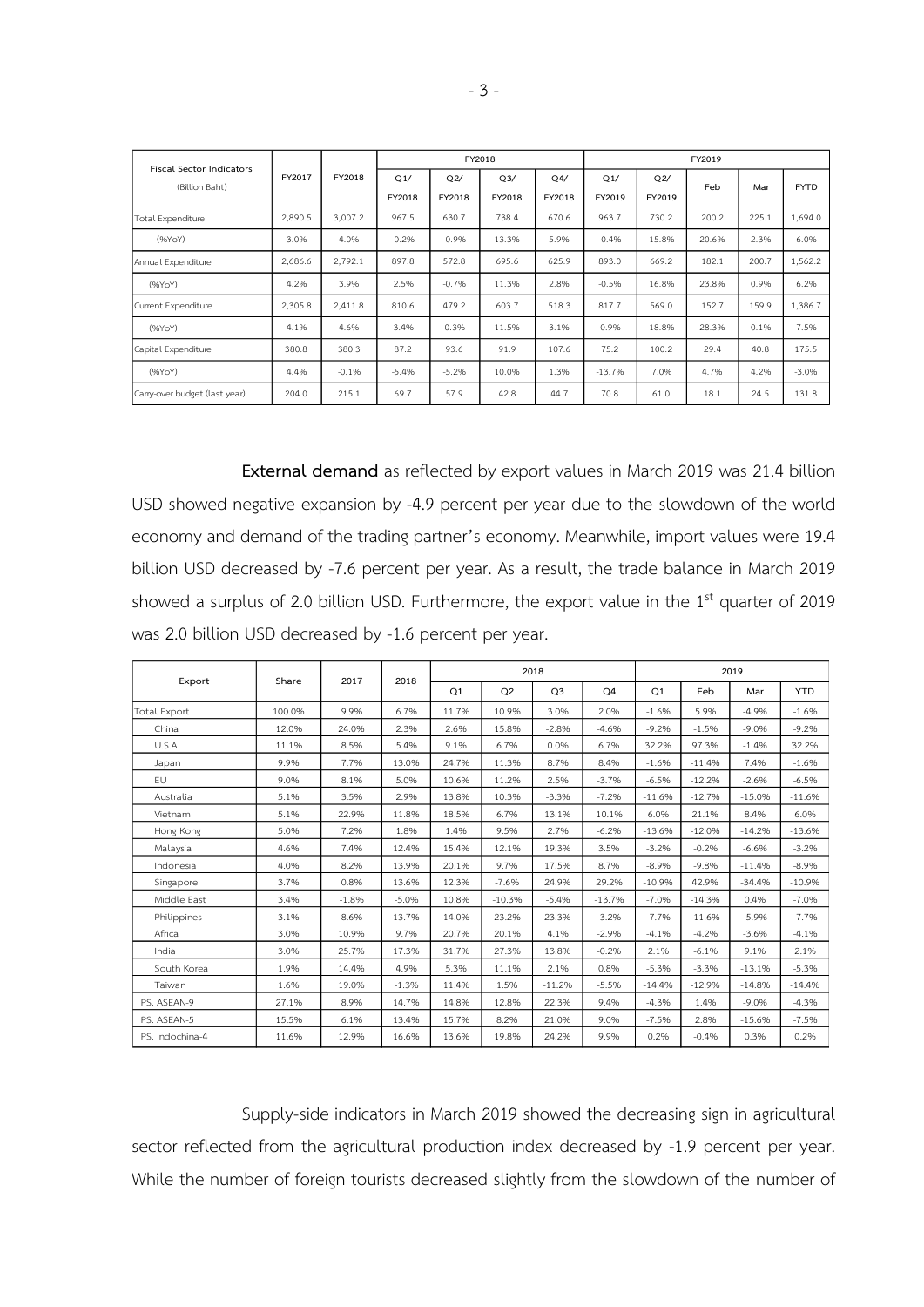Chinese tourist arrivals. However, the number of tourist arrivals from India, Malasia, and Japan expanded. Apart from that, the industries sectors as reflected from the manufacturing production index (MPI) fell in March and the  $1<sup>st</sup>$  quarter of 2019 at 115.7 level (decreased by -2.5 percent per year) and 109.88 level (decreased by -1.1 percent per year), respectively. However, the Thai Industries Sentiment Index (TISI) in March 2019 rose to 96.3 level.

|                                                |      |      |      | 2018  |                |         | 2019    |         |         |      |  |
|------------------------------------------------|------|------|------|-------|----------------|---------|---------|---------|---------|------|--|
| Supply Side Indicators                         | 2017 | 2018 | Q1   | Q2    | Q <sub>3</sub> | Q4      | Q1      | Feb     | Mar     | YTD  |  |
| Agricultural Production Index (%YoY)           | 7.0% | 5.9% | 7.4% | 16.6% | 16.9%          | $-2.3%$ | 0.4%    | 2.4%    | $-1.9%$ | 0.4% |  |
| Manufacturing Production Index (%YoY)          | 1.8% | 3.6% | 0.6% | 0.8%  | 2.0%           | 3.9%    | $-1.1%$ | $-1.3%$ | $-2.5%$ | 5.2% |  |
| Thai Industries Sentiment Index (TISI) (level) | 86.3 | 91.6 | 87.0 | 85.5  | 85.2           | 87.3    | #N/A    | 95.6    | 96.3    | 95.2 |  |
| Number of Inbound Foreign Tourists (%YoY)      | 9.4% | 7.5% | 2.0% | 9.0%  | 7.7%           | 20.2%   | 1.8%    | 1.0%    | $-0.7%$ | 1.8% |  |
| %gog SA / %mom SA                              |      |      | 9.5% | 6.0%  | 3.8%           | 0.9%    | 0.5%    | $-1.2%$ | $-1.4%$ |      |  |

Internal economic stability remained favourable and external economic stability

remained robust.

|                                                            |       | 2018  |                | 2018  |                |       | 2019           |         |       |            |  |
|------------------------------------------------------------|-------|-------|----------------|-------|----------------|-------|----------------|---------|-------|------------|--|
| Macroeconomic stability indicators                         | 2017  |       | O <sub>1</sub> | Q2    | Q <sub>3</sub> | Q4    | O <sub>1</sub> | Feb     | Mar   | <b>YTD</b> |  |
| Internal Stability                                         |       |       |                |       |                |       |                |         |       |            |  |
| Unemployment rate (%)                                      | 1.2%  | 1.1%  | 1.2%           | 1.2%  | 1.2%           | 1.1%  | 0.9%           | 0.8%    | 0.9%  | 0.9%       |  |
| Producer price index (%YoY)                                | 0.7%  | 0.4%  | 3.2%           | 0.1%  | $-0.5%$        | 0.0%  | $-0.4%$        | $-0.6%$ | 0.4%  | $-0.4%$    |  |
| Headline inflation (%YoY)                                  | 0.7%  | 1.1%  | 1.3%           | 0.1%  | 0.4%           | 0.9%  | 0.7%           | 0.7%    | 1.2%  | 0.7%       |  |
| Core inflation (%YoY)                                      | 0.6%  | 0.7%  | 0.7%           | 0.5%  | 0.5%           | 0.6%  | 0.6%           | 0.6%    | 0.6%  | 0.6%       |  |
| Public debt (% of GDP)                                     | 41.2% | 41.9% | 41.7%          | 41.3% | 41.9%          | 41.2% | 41.8%          | 41.9%   | 41.8% | 41.8%      |  |
| <b>External Stability</b>                                  |       |       |                |       |                |       |                |         |       |            |  |
| Current Account Balance (Billion USD)                      | 50.2  | 35.2  | 15.2           | 7.8   | 14.9           | 12.4  | N/A            | 6.5     | N/A   | N/A        |  |
| International Reserves Position (Billion USD)              | 202.6 | 205.6 | 180.9          | 185.6 | 199.3          | 202.6 | 212.2          | 212.5   | 212.2 | 212.2      |  |
| Net Forward (Billion USD)                                  | 36.7  | 33.7  | 26.6           | 31.3  | 31.2           | 36.7  | 32.6           | 31.2    | 32.6  | 32.6       |  |
| International reserves to short term external debt (times) | 3.3   | 3.3   | 3.2            | 3.3   | 3.1            | 2.9   | N/A            | 3.4     | N/A   | N/A        |  |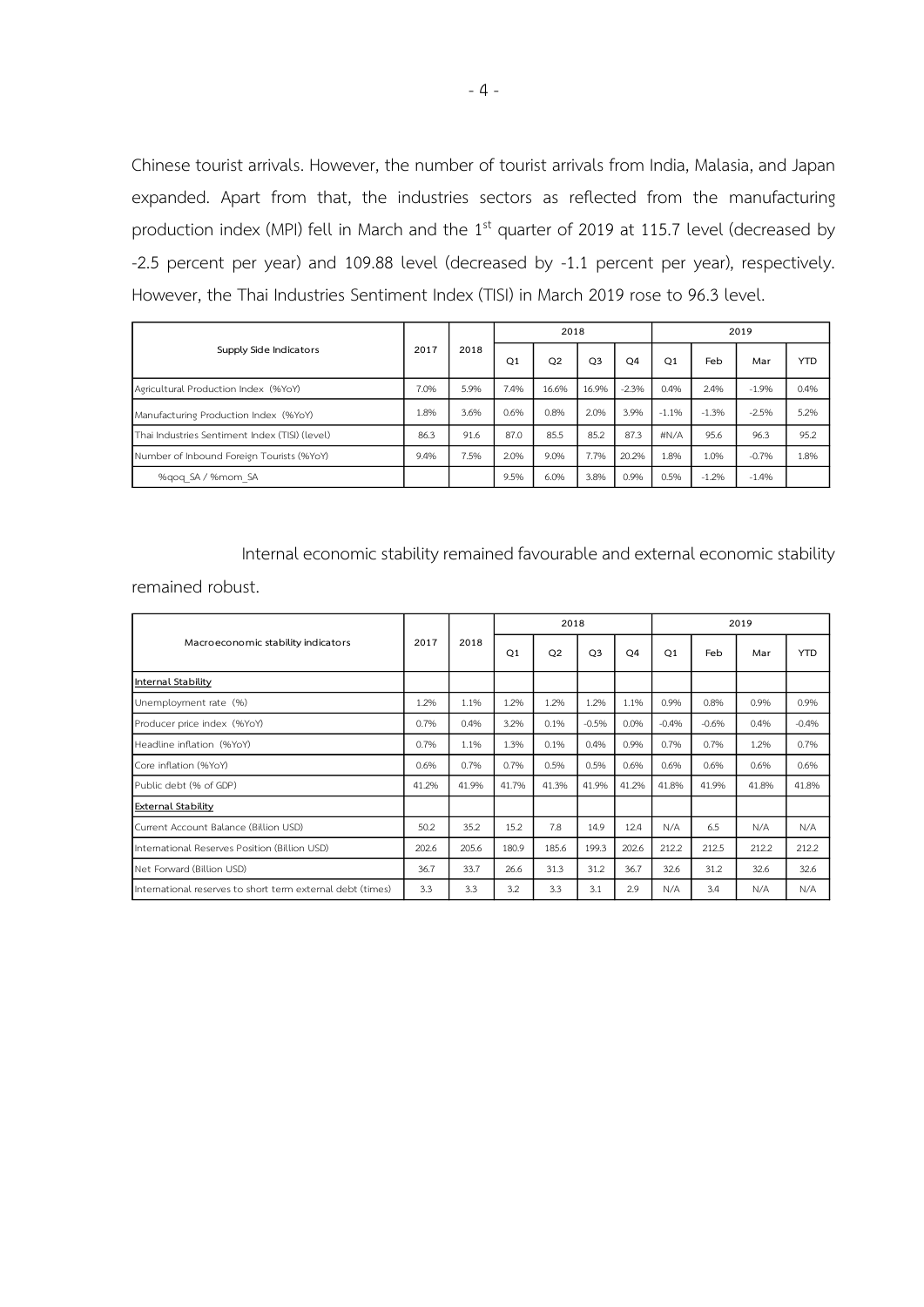|                                                                | 2017          | 2018          | Apr 18       | May 18         | <b>Jun 18</b> | <b>Jul 18</b> | Aug 18   | Sep 18        | Oct 18       | Nov 18        | Dec 18            | <b>Jan 19</b> | Feb 19        | Mar 19            | <b>YTD</b>      |
|----------------------------------------------------------------|---------------|---------------|--------------|----------------|---------------|---------------|----------|---------------|--------------|---------------|-------------------|---------------|---------------|-------------------|-----------------|
| External sector                                                |               |               |              |                |               |               |          |               |              |               |                   |               |               |                   |                 |
| - Dubai crude oil price (US\$/Barrel) /7                       | 53.2          | 694           | 68.3         | 74 4           | 73.6          | 73.1          | 72.4     | 77.2          | 79 a         | 65.6          | 57.4              | 59.1          | 64.6          | 66.9              | 63.5            |
| Fed funds rate (%) /7                                          | $1.00 - 1.25$ | 2.25-2.50     | $.50 - 1.75$ | 1.75-2.00      | $1.75 - 2.00$ | $1.75 - 2.00$ | $200-22$ | $2.00 - 2.25$ | $2.00 - 2.2$ | $2.00 - 2.25$ | $2.25 - 2.50$     | $.25 - 2.50$  | $2.25 - 2.50$ | $25 - 250$        | $25 - 250$      |
| Fiscal sector                                                  |               |               |              |                |               |               |          |               |              |               |                   |               |               |                   |                 |
| - Government expenditure (Billion baht) /1                     | 2,890.5       | 3.007.2       | 246.4        | 189.6          | 302.5         | 213.0         | 179.0    | 278.6         | 468.3        | 226.3         | 269.2             | 304.9         | 200.2         | 225.1             | 1.694.0         |
| (%YoY) /1                                                      | 3.0%          | 4.0%          | 13.5%        | $-9.6%$        | 34.5%         | $-17.096$     | 8.4%     | 31.9%         | 9.3%         | $-9.696$      | $-6.8%$           | 24.7%         | 20.6%         | 2.3%              | 6.0%            |
| Budget expenditure (Billion baht) /1                           | 2,686.6       | 2,792.1       | 236.6        | 172.4          | 286.6         | 202.6         | 167.0    | 256.3         | 447.8        | 199.7         | 245.5             | 286.5         | 182.1         | 200.7             | 1,562.2         |
| (%YoY) /1                                                      | 4.2%          | 3.9%          | 12.6%        | $-14.796$      | 34.8%         | $-19.5%$      | 5.6%     | 28.6%         | 8.2%         | $-9.796$      | $-6.5%$           | 26.3%         | 23.8%         | 0.9%              | 6.2%            |
| Current expenditure (Billion baht) /1                          | 2,305.8       | 2,411.8       | 211.3        | 142.7          | 249.7         | 177.1         | 134.0    | 207.2         | 422.3        | 181.4         | 214.0             | 256.4         | 152.7         | 159.9             | 1,386.7         |
| (%YoY) /1                                                      | 4.1%          | 4.6%          | 12.2%        | $-16.6%$       | 37.3%         | 22.0%         | 5.9%     | 38.9%         | 10.6%        | $-10.296$     | $-5.6%$           | 28.0%         | 28.3%         | 0.1%              | 7.5%            |
|                                                                | 380.8         | 3803          |              |                | 36.9          |               | 330      |               | 25.5         | 183           | 31.5              |               | 29.4          | 40.8              |                 |
| Capital expenditure (Billion baht) /1                          |               |               | 25.3         | 29.7           |               | 25.5          |          | 49.1          |              |               |                   | 30.1          |               |                   | 175.5           |
| (%YoY) /1                                                      | 4.4%          | $-0.196$      | 15.7%        | $-3.7%$        | 19.7%         | 3.4%          | 4.6%     | $-1.996$      | 20.7%        | $-4.796$      | $-12.2%$          | 13.8%         | 4.7%          | 4.2%              | $-3.0%$         |
| Carry-over budget (Billion baht) /1                            | 204.0         | 215.1         | 09.8         | 17.2           | 15.9          | 10.4          | 12.0     | 22.3          | 20.5         | 26.6          | 23.7              | 18.4          | 18.1          | 24.5              | 131.8           |
| (%YoY) /1                                                      | 40.5%         | 5.5%          | 38.8%        | 120.8%         | 29.8%         | 105.7%        | 71.8%    | 85.9%         | 41.9%        | 8.3%          | 9.8%              | 3.6%          | $-3.996$      | 14.8%             | 3.2%            |
| Supply-side indicators                                         |               |               |              |                |               |               |          |               |              |               |                   |               |               |                   |                 |
| Agriculural sector                                             |               |               |              |                |               |               |          |               |              |               |                   |               |               |                   |                 |
| Agricultural Production Index (%YoY) /6                        | 7.0%          | 5.9%          | 12.2%        | 6.7%           | 5.3%          | 10.4%         | 4.5%     | 4.7%          | 5.3%         | $-2.5%$       | 3.8%              | 0.8%          | 2.4%          | $-1.996$          | 0.4%            |
| Agricultural Price Index (%YoY) /6                             | $-2.8%$       | $-5.6%$       | $-9.0%$      | $-4.5%$        | $-3.2%$       | $-0.5%$       | $-2.796$ | $-5.796$      | 0.0%         | $-1.896$      | $-1.696$          | $-0.5%$       | 0.6%          | $-2.2%$           | $-0.796$        |
| Real farm income (%YoY) /14                                    | 4.1%          | $-0.4%$       | 1.3%         | 0.7%           | 1.0%          | 8.6%          | 0.3%     | $-2.2%$       | 4.3%         | 4.7%          | 2.4%              | 0.8%          | 2.7%          | $-5.1%$           | $-0.796$        |
| New employment in agricultural sector(%YoY) /3                 | $-0.196$      | 3.1%          | 1.8%         | 4 4 %          | 1.8%          | 0.7%          | 0.9%     | 3.7%          | 3.7%         | 2.7%          | 1.3%              | $-5.5%$       | $-6.196$      | 0.3%              | $-3.796$        |
| Industrial sector                                              |               |               |              |                |               |               |          |               |              |               |                   |               |               |                   |                 |
| Manufacturing Production Index (%YoY) /10                      | 1.8%          | 3.6%          | 3.6%         | 4.9%           | 4.9%          | 4.8%          | 2.3%     | $-0.1%$       | 5.8%         | 0.8%          | 1.2%              | 0.6%          | $-1.396$      | $-2.5%$           | $-1.196$        |
| - Import value of raw materials in USD (%YoY) /1               | 18.7%         | 9.7%          | 15.9%        | 9.5%           | 0.996         | 2.8%          | 37.8%    | 11.5%         | 13.4%        | 2.9%          | 20.9%             | 7.5%          | $-13.3%$      | 18.4%             | $-8.5%$         |
| Import volume of raw materials in USD (%YoY) /1                | 14.1%         | 5.2%          | 10.4%        | 5.0%           | $-2.996$      | $-0.696$      | 33.9%    | 9.3%          | 11.3%        | 1.7%          | $-21.796$         | 7.3%          | $-2.996$      | 18.1%             | $-5.296$        |
| Capacity utilization (%) /10                                   | 68.3%         | 69.8%         | 62.7%        | 71 1 96        | 70.7%         | 68.7%         | 69 1%    | 68.2%         | 70.0%        | 70 3%         | 67.6%             | 70.5%         | 69.1%         | 74 4%             | 71 396          |
| New employment in industrial sector (%YoY) /3                  | $-4.1%$       | 1.1%          | $-0.996$     | 0.7%           | 3.5%          | 1.2%          | 0.8%     | 6.1%          | 5.1%         | $-0.196$      | 8.5%              | 4.1%          | 1.7%          | 1.6%              | 2.4%            |
| Thai Industrial Sentiment Index (Index) /9                     | 86.3          | 91.6          | 89.1         | 90.2           | 91.7          | 93.2          | 92.5     | 91.5          | 92.6         | 93.9          | 93.2              | 93.8          | 95.6          | 96.3              | 95.2            |
| Service sector                                                 |               |               |              |                |               |               |          |               |              |               |                   |               |               |                   |                 |
| - No. of foreign tourists (Million persons) /11                | 35.6          | 38.3          | 3.1          | 2.8            | 3.0           | 3.2           | 3.2      | 2.7           | 2.7          | 3.2           | 3.8               | 3.7           | 3.6           | 3.5               | 10.8            |
| (%YoY)/14                                                      | 9.4%          | 7.596         | 8.4%         | 5.9%           | 10.8%         | 2.5%          | 1 396    | 2.1%          | 0.596        | 4.5%          | 7.7%              | A.996         | 1.0%          | $-0.7%$           | 1.8%            |
| New employment in service sector(%YoY) /3                      | 0.8%          | $-0.296$      | 0.4%         | 1.9%           | $-2.9%$       | 2.7%          | 3.1%     | $-1.6%$       | 0.7%         | 1.3%          | $-1.196$          | 4.1%          | 4.2%          | 1.5%              | 3.3%            |
| Demand-side indicators                                         |               |               |              |                |               |               |          |               |              |               |                   |               |               |                   |                 |
| Private consumption indicators                                 |               |               |              |                |               |               |          |               |              |               |                   |               |               |                   |                 |
| Value added tax at constant price (%YoY) /1                    | 3 7 %         | 5.6%          | 7.0%         | 4.1%           | 6.9%          | 18.2%         | 1.7%     | 0.8%          | 7.2%         | 9.6%          | 0.8%              | 3 1 %         | $-0.5%$       | 2.2%              | 1.796           |
| - Import volume of consumer goods in USD (%YoY) /1             | 4.7%          | 8.3%          | 17.5%        | 7.5%           | 10.5%         | 5.3%          | 8.8%     | 4.0%          | 18.7%        | 9.4%          | $-3.1%$           | 4.0%          | $-7.396$      | 4.9%              | 0.7%            |
| Sales of passenger cars (%YoY)/14                              | 23.7%         | 15.4%         | 17.2%        | 26.8%          | 26.2%         | 21.4%         | 27.2%    | 15.6%         | 14.1%        | 12.8%         | $-2.7%$           | 17.4%         | 9.2%          | 15.2%             | 13.9%           |
|                                                                | 4.5%          | $-29%$        | $-3.1%$      | $-12.0%$       | $-1.0%$       | $-4.0%$       | 3.9%     | 10.8%         | 1.9%         | $-6.1%$       | 4.8%              | 3.1%          | 0.4%          | 2 3 %             | $-0.196$        |
| Sales of motorcycles (%YoY)/13                                 |               |               |              |                |               |               |          |               |              |               |                   |               |               |                   |                 |
| Consumer Confidence Index (Index) /5                           | 64.0          | 67.8          | 67.8         | 66.9           | 67.9          | 69.1          | 70.2     | 69.4          | 68.4         | 67.5          | 66.3              | 67.7          | 69.0          | 67.6              | 68.1            |
| Private investment indicators                                  |               |               |              |                |               |               |          |               |              |               |                   |               |               |                   |                 |
| Import volume of capital goods in USD (%YoY) /1                | 6.3%          | 3.5%          | 3.5%         | 7.3%           | 5.9%          | $-0.896$      | 5.2%     | $-6.996$      | 0.3%         | 5.1%          | $-3.696$          | $-3.796$      | $-21.796$     | $-2.8%$           | $-9.5%$<br>9.5% |
| Sales of commercial cars (%YoY)/14                             | 7.5%          | 22.2%         | 30.6%        | 28.6%          | 25.6%         | 28.8%         | 28.1%    | 13.5%         | 36.0%        | 26.9%         | 16.6%             | 17.3%         | 9.0%          | 4.6%              |                 |
| - Total taxes collected from real estate transaction (%YoY) /1 | $-0.996$      | 13.7%<br>4 9% | 25.5%        | 14.7%<br>8 1 % | 13.0%<br>3 4% | 12.3%         | 23.3%    | 9.7%<br>8.8%  | 16.1%        | 2.1%          | 10.5%<br>$-1.496$ | 15.2%<br>5.5% | 7.4%          | $-1.696$<br>10 3% | 5.8%<br>3.0%    |
| Domestic cement sales (%YoY) /2                                | 1.3%          |               | 0.0%         |                |               | 10.5%         | 7.3%     |               | 13.8%        | 5.4%          |                   |               | $-3.0%$       |                   |                 |
| Construction material price index (%YoY) /14                   | 1.9%          | 2.6%          | 2.7%         | 3.8%           | 4.4%          | 4.7%          | 3.3%     | 1.5%          | 1.2%         | 1.3%          | 0.5%              | $-0.396$      | $-0.196$      | 0.3%              | 0.0%            |
| International trade indicators                                 |               |               |              |                |               |               |          |               |              |               |                   |               |               |                   |                 |
| Exports (Billion USD): custom basis                            | 236.6         | 252.5         | 190          | 22.3           | 21.8          | 20a           | 22.8     | 20.7          | 21.8         | 21.2          | 19d               | 190           | 21.6          | 21.4              | 62.0            |
| (%YoY)/4                                                       | 9.9%          | 6.7%          | 13.0%        | 11.7%          | 8.4%          | 8.3%          | 6.7%     | $-5.2%$       | 8.7%         | $-1.096$      | $-1.796$          | $-5.6%$       | 5.9%          | $-4.996$          | $-1.696$        |
| Export price (%YoY)/4                                          | 3.6%          | 3.4%          | 4.7%         | 4.7%           | 4.2%          | 3.7%          | 3.0%     | 2.4%          | 2.5%         | 1.5%          | 0.7%              | 0.2%          | 0.4%          | 0.5%              | 0.4%            |
| Export volume (%YoY)/14                                        | 6.0%          | 3.2%          | 7.9%         | 6.7%           | 4.0%          | 4.4%          | 3.6%     | $-7.596$      | 6.0%         | $-2.496$      | $-2.4%$           | $-5.8%$       | 5.5%          | $-5.4%$           | $-2.096$        |
| Imports (Billion USD): custom basis                            | 221.5         | 249.2         | 20.2         | 21.0           | 20.1          | 20.9          | 23.4     | 20.2          | 22.0         | 22.4          | 18.3              | 23.0          | 17.5          | 19.4              | 60.0            |
| (%YoY)/4                                                       | 14.1%         | 12.5%         | 20.9%        | 11.3%          | 10.2%         | 10.5%         | 22.8%    | 9 9%          | 11.2%        | 14 7%         | 8.1%              | 14.0%         | 10.0%         | 7.6%              | $-1.296$        |
| Import price (%YoY)/4                                          | 5.5%          | 5.6%          | 6.4%         | 7.3%           | 7.8%          | 6.9%          | 6.0%     | 5.6%          | 5.5%         | 2.3%          | 0.4%              | $-0.4%$       | 0.4%          | 0.4%              | 0.1%            |
| Import volume (%YoY) /14                                       | 8.1%          | 6.5%          | 13.6%        | 3.7%           | 2.2%          | 3.4%          | 15.8%    | 4.0%          | 5.4%         | 12.1%         | 8.6%              | 14.5%         | $-10.496$     | $-8.0%$           | $-1.3%$         |
| Trade balance (Billion USD): custom basis/4                    | 15.1          | 3.3           | $-1.1$       | 1.3            | 1.7           | $-0.5$        | $-0.6$   | 0.5           | $-0.3$       | $-1.2$        | $1.1\,$           | $-4.0$        | 4.0           | $2.0\,$           | $2.0\,$         |
| External economic stability                                    |               |               |              |                |               |               |          |               |              |               |                   |               |               |                   |                 |
| Average exchange rate (Baht/USD) /2                            | 33.8          | 323           | 31.5         | 320            | 332           | 333           | 327      | 324           | 333          | 329           | 324               | 312           | 31.5          | 31.8              | 31.5            |
| Current account (Billion USD)/2                                | 50.2          | 35.2          | 1.8          | 1.4            | 4.5           | 1.2           | 0.8      | 2.4           | 1.5          | 1.1           | 4.5               | 2.0           | 6.5           | N/A               | N/A             |
| International reserves (Billion USD)/2                         | 202.6         | 205.6         | 215.2        | 212.6          | 206.8         | 205.5         | 204.5    | 204.5         | 201.8        | 203.2         | 205.6             | 209.9         | 212.5         | 212.2             | 212.2           |
| - Net Forward Position (Billion USD)/2                         | 36.7          | 33.7          | 34.2         | 33.4           | 33.0          | 32.2          | 32.3     | 31.9          | 32.6         | 32.2          | 33.7              | 31.8          | 31.2          | 32.6              | 32.6            |
| International reserves to short term external debt (times) /2  | 33            | 3.3           | 3.5          | 3.5            | 3.4           | 3.5           | 3.2      | 3.1           | 3.2          | 3.2           | 3.3               | 3.4           | 3.4           | N/A               | N/A             |
| Internal economic stability                                    |               |               |              |                |               |               |          |               |              |               |                   |               |               |                   |                 |
| Unemployment rate (%) /3                                       | 1.2%          | 1.1%          | 1.1%         | 1.0%           | 1.1%          | 1.0%          | 1.0%     | 1.0%          | 1.0%         | 1.0%          | 0.9%              | 1.0%          | 0.8%          | 0.9%              | 0.9%            |
| Producer Price Index (%YoY)/4                                  | 0.7%          | 0.4%          | $-0.8%$      | 0.7%           | 1.8%          | 2.2%          | 1.8%     | 1.3%          | 1.796        | 0.9%          | $-0.5%$           | $-1.196$      | $-0.696$      | 0.4%              | $-0.496$        |
| Headline inflation (%YoY)/4                                    | 0.7%          | 1.1%          | 1.1%         | 1.5%           | 1.4%          | 1.5%          | 1.6%     | 1.396         | 1.2%         | 0.9%          | 0.4%              | 0.3%          | 0.7%          | 1.2%              | 0.7%            |
| Core inflation (%YoY)/4                                        | 0.6%          | 0.7%          | 0.6%         | 0.8%           | 0.8%          | 0.8%          | 0.7%     | 0.8%          | 0.7%         | 0.7%          | 0.796             | 0.7%          | 0.696         | 0.6%              | 0.6%            |
| Public debt to GDP (%) /1                                      | 41.2%         | 41.9%         | 41.2%        | 41.0%          | 41.0%         | 41.0%         | 41.6%    | 42.1%         | 41.8%        | 41.9%         | 41.9%             | 41.7%         | 41.9%         | 41.8%             | 41.8%           |
|                                                                |               |               |              |                |               |               |          |               |              |               |                   |               |               |                   |                 |